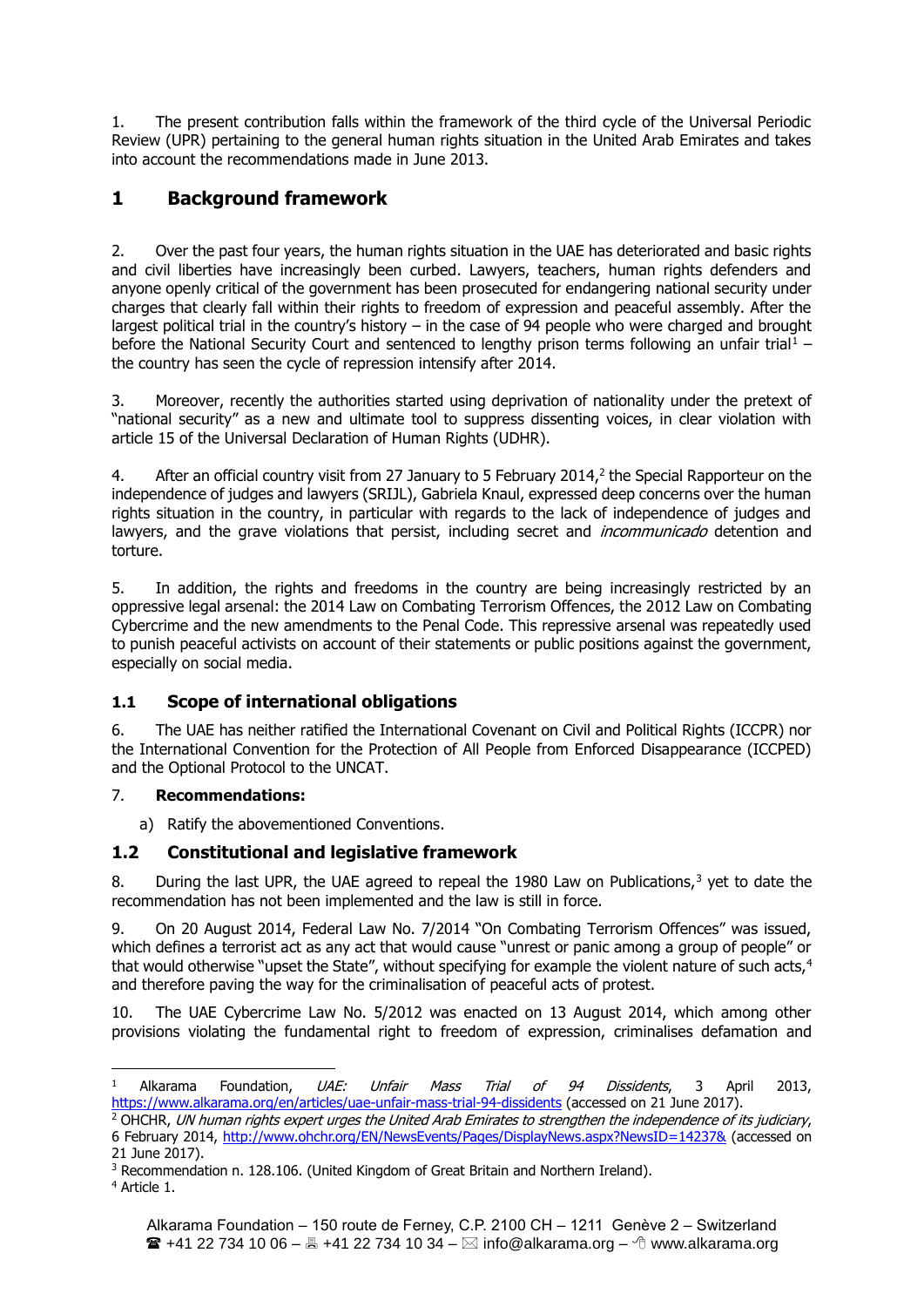slander and provides for harsh prison sentences up to life imprisonment for anyone, "who establishes, manages or runs a website, or publishes information aiming or calling to overthrow or change the ruling system of the State".<sup>5</sup>

11. On 18 September 2016, Decree Law No. 7/2016 was issued, amending the UAE Penal Code. The decree, which amends 132 existing articles and adds 34 new articles to the PC, endangers basic rights including the right to life and the right to freedom of opinion and expression as well as the right to freedom of peaceful assembly and association.

### 12. **Recommendation:**

a) Amend these national legislations restricting fundamental freedoms to bring them into conformity with international standards.

# **1.3 Institutional and human rights infrastructure**

13. Despite the UAE's commitment<sup>6</sup> to establish a National Human Rights Institution (NHRI) in accordance with the Paris Principles, no such body has been put into place to date.

14. However, by virtue of Decision No. 7/2013, the government established a consultative Human Rights Committee within the UAE Federal National Council. This permanent parliamentary Committee is mandated, *inter alia*, with giving its opinion on the compliance of draft laws with the constitution, national legislation and international obligations of the UAE. Given that since 2013, laws that severely restrict fundamental human rights were passed, it becomes obvious that this Committee either lacks independence or can easily be discarded given its mere consultative nature.

15. The human rights department within the Ministry of Interior (MoI) is concerned with including human rights programs in the curricula of police institutes and monitoring its compliance with human rights regulations as well as receiving complaints, petitions and grievances related to human rights violations.<sup>7</sup> There is very little information on the activity of the department and its capacity to independently and effectively investigate human rights complaints. It clearly lacks transparency as its annual reports of 2015 and 2016 have not been made available to the public and cannot be found on the website of the Ministry.

### 16. **Recommendation:**

a) Establish without further delay an independent NHRI in line with the Paris Principles, and ensure the independence and effectiveness of other human rights protection and promotion mechanisms.

# **2 Cooperation with human rights mechanisms**

# **2.1 Cooperation with Treaty Bodies**

17. On 19 July 2012, the UAE acceded to the UNCAT. The initial State report to the Committee against Torture (CAT), due on 19 August 2013, is therefore nearly four years late.

# 18. **Recommendation:**

a) Submit the overdue periodic report to the CAT.

# **2.2 Cooperation with Special Procedures**

19. Despite having accepted the recommendation of considering to invite the Special Rapporteur on the protection and promotion of human rights while countering terrorism (SRCT), $8$  the UAE has since its last review, only received the visit of the SRIJL. The request for a visit by the SRCT was initially sent in September 2013 and renewed in March 2014, but no date for a visit has been set.

<sup>5</sup> Article 30.

<sup>6</sup> Recommendation n.128.41. (Burkina Faso; Cote d'Ivoire; Algeria; Maldives); n. 128.42. (Togo); n. 128.43. (Montenegro); n. 128.44. (Bahrain); n. 128.45. (Malaysia); n. 128.46. (Tunisia); n. 128.47. (Norway).

<sup>&</sup>lt;sup>7</sup> See website:<https://www.moi.gov.ae/ar/Central.Departments/genericcontent/for.administration.aspx> (accessed on 22 June 2017).

<sup>8</sup> Recommendation n. 128.150 (Mexico).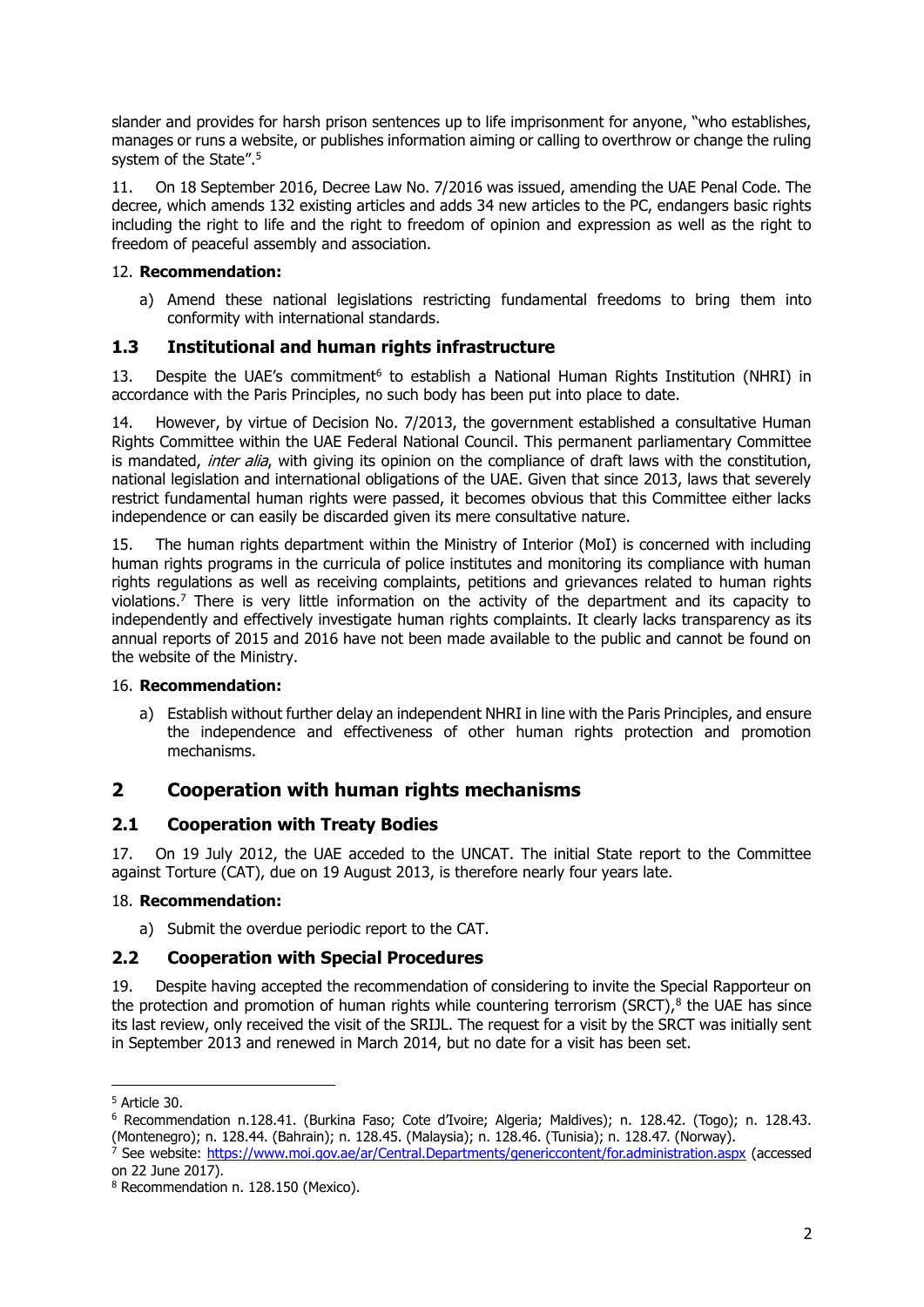20. The UAE has eight pending invitations by Special Procedures mandate holders, some dating as far back as 2005. The most recent request for a country visit to the UAE was addressed by the Working Group on Arbitrary Detention in February 2017.

21. Alkarama notes that the request by the Special Rapporteur on the situation of human rights defenders (SRHRD) in 2012 and the requests by the Special Rapporteur on the promotion and protection of the right to freedom of opinion and expression (SRFRDX) of 2014 remain unanswered.

### 22. **Recommendations:**

- a) Set, without delay, a date for the visit of the SRCT;
- b) Plan the visits of the SRHRD, SRFRDX, SRT and the WGAD.

# **2.3 Cooperation with the Security Council**

23. According to a UN Security Council report published in June  $2017$ ,<sup>9</sup> the UAE breached the arms embargo to Libya,<sup>10</sup> providing attack helicopters, attack aircraft and armoured vehicles to forces loyal to Khalifa Haftar, in violation of its obligation as Member State.

### 24. **Recommendation:**

a) Respect and comply with the resolutions of the UN Security Council.

# **3 Implementation of international human rights obligations**

# **3.1 Right to life, liberty and security of the person**

# **3.1.1 The death penalty**

25. In January 2014, the UAE President ordered a hold on all executions,  $11$  an action interpreted as a first step towards a definitive moratorium on the use of the death penalty. However, in December 2016, Law No. 7/2016 amending the UAE Penal Code was passed, expanding the application of the death penalty to more than 16 articles. Some of the new provisions impose the death penalty and do not provide for a lesser alternative such as life in prison. Mandatory death sentences are contrary to the right to life as provided for by article 3 UDHR, as they amount to arbitrary deprivation of life.<sup>12</sup>

26. Furthermore, the new law provides the death penalty for a wide array of crimes including "attempts at the life of the president of the UAE […] whether the crime was committed or only planned",<sup>13</sup> which fails to comply with the international norm of applying the death penalty only for the most "serious crimes".<sup>14</sup>

27. Finally, the new law also calls for the application of the death penalty or life in prison with regards to the establishment or the participation in certain organisations without reference to acts of violence or any aggravating factor.<sup>15</sup> These articles clearly violate the right to life, while simultaneously restricting the right of freedom of assembly and association.

### 28. **Recommendations:**

- a) Establish a *de jure* moratorium on the death penalty;
- b) Repeal provisions of the Penal Code that impose the death penalty and limit its application to the most serious crimes.

<sup>9</sup> Letter dated 1 June 2017 from the Panel of Experts on Libya established pursuant to resolution 1973 (2011) addressed to the President of the Security Council, (S/2017/466).

<sup>10</sup> Resolution 2292 (2016).

<sup>&</sup>lt;sup>11</sup> Kuwait News Agency, EU welcomes stay of executions in UAE, 7 February 2014, <http://www.kuna.net.kw/ArticlePrintPage.aspx?id=2359928&language=en> (accessed on 14 June 2017).

<sup>&</sup>lt;sup>12</sup> Report of the Special Rapporteur on extrajudicial, summary or arbitrary executions, Philip Alston to the Human Rights Council, 29 January 2007, A/HRC/4/20.

<sup>13</sup> United Arab Emirates, Law No. 7/2016, article 175.

<sup>&</sup>lt;sup>14</sup> Report of the Special Rapporteur on extrajudicial, summary or arbitrary executions, Philip Alston to the Human Rights Council, 29 January 2007, A/HRC/4/20.

<sup>&</sup>lt;sup>15</sup> Article 180 & 181.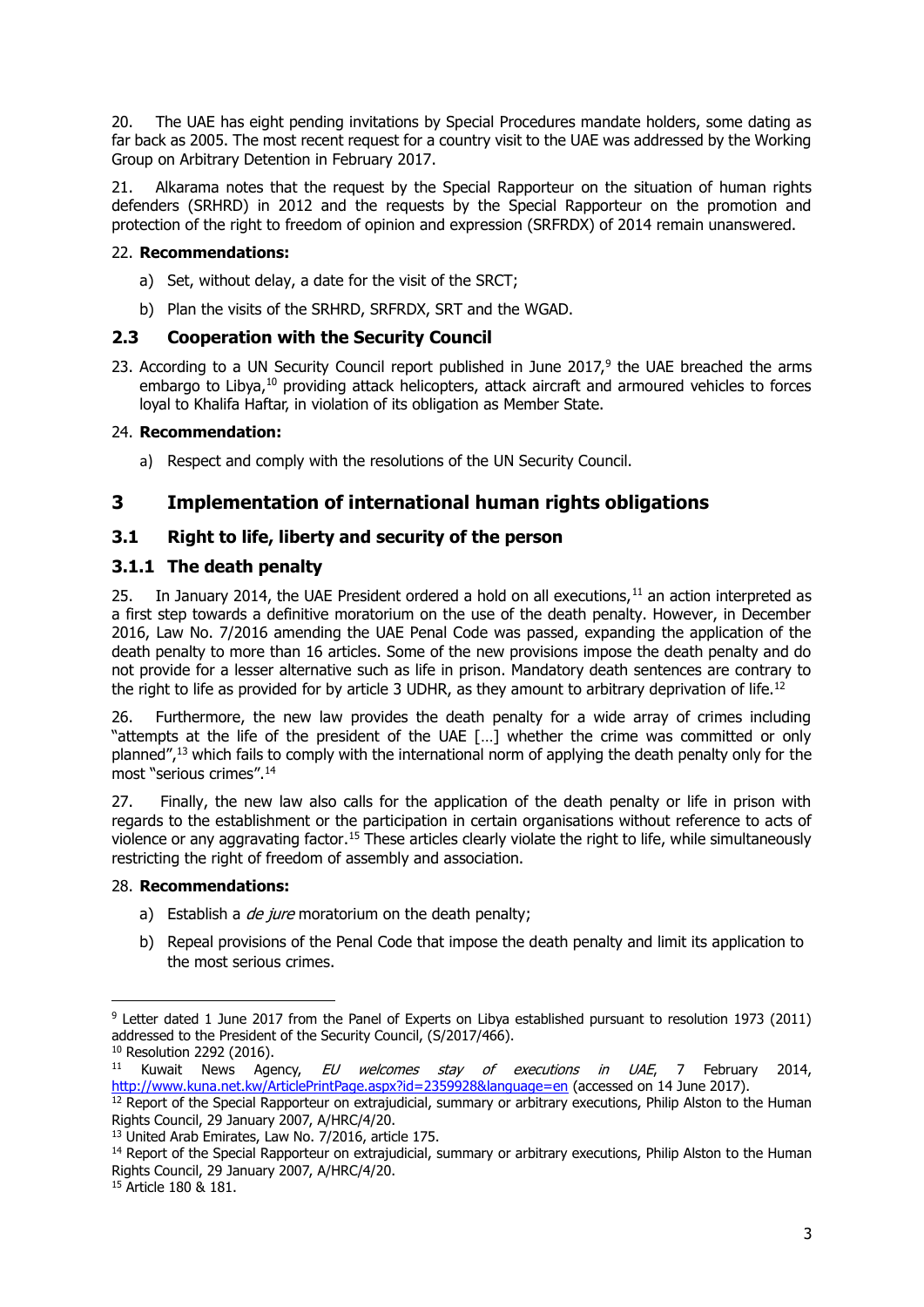# **3.1.2 Torture: a persistent issue**

29. Since the last UPR, and despite the UAE's accession to the UNCAT, torture has still not been eradicated and many victims continue to be reported. Indeed, in 2013, in the aftermath of the UAE 94 trial,<sup>16</sup> numerous consistent allegations of torture in detention emerged illustrating this systematic practice.<sup>17</sup> Among the acts reported by detainees were beatings with plastic tubes, electrocutions, exposure to extreme temperatures, sleep deprivation and prolonged solitary confinement.

30. A number of cases were further documented whereby victims were sentenced on the basis of confessions extracted under torture in violation of article 15 UNCAT. For instance, Qatari national Dr Abdulrahmane Al Jaidah,<sup>18</sup> who was arrested in 2013, was tortured and forced to sign confessions while being held in secret detention for eight months. He was later sentenced by the Federal Supreme Court to seven years in prison under the pretext of funding and helping "an illegal secret organisation" on the sole basis of these forced confessions.

31. Despite the UAE's commitment to investigate all allegations of torture during the last UPR.<sup>19</sup> impunity for the perpetrators of torture prevails. In December 2016, Ahmed Mekkaoui<sup>20</sup> was sentenced to 15 years in prison after he was detained for eight months in secret detention and solitary confinement and subjected to severe acts of torture in order to extract confessions. Despite having reported this to the Public Prosecutor, Mekkaoui's allegations were ignored and the forced confessions admitted into evidence.

32. Following her visit to the UAE in 2014, the former SRIJL reported that more than 200 complaints of torture and ill-treatment had been presented before judges and prosecutors, but were not investigated or accounted for in judicial proceedings. She further expressed her concern over the fact that the lack of serious investigation into torture allegations "encourages impunity for perpetrators". <sup>21</sup>

### 33. **Recommendations:**

- a) Bring a definitive end to the practice of torture and reject any statement obtained thereby;
- b) Launch immediate and impartial investigations into all allegations of torture and prosecute those found responsible.

### **3.2 Right to a fair trial**

1

34. State Security Forces, which are under the direct control of the MoI and operate without judicial oversight, continue to arrest lawyers, professors, human rights defenders and anyone critical of the government, without a warrant or informing the individuals of the reason for their arrest.

35. Upon arrest, the victims are brought to an unknown location and kept for extended periods of time in secret detention, during which the authorities fail to acknowledge the detention of the victim despite attempts from families and/or lawyers to locate their relative. Moreover, individuals are subjected to physical and psychological torture in order to obtain a self-incriminating statement which will consequently be used as evidence during proceedings.

36. In 2014, the SRIJL had expressed great concern regarding *incommunicado* detention and the use of torture following her visit to the country. She also criticised the lack of due process guarantees as well as the intimidation and harassment lawyers face when working on cases of national security.

<sup>&</sup>lt;sup>16</sup> Alkarama, UAE: Unfair Mass Trial of 94 Dissidents, 3 April 2013, [https://www.alkarama.org/en/articles/uae](https://www.alkarama.org/en/articles/uae-unfair-mass-trial-94-dissidents)[unfair-mass-trial-94-dissidents](https://www.alkarama.org/en/articles/uae-unfair-mass-trial-94-dissidents) (accessed on 16 June 2017).

<sup>&</sup>lt;sup>17</sup> Alkarama, *UAE: Reports of Systematic Torture in Jails,* 27 June 2013, *[https://www.alkarama.org/en/articles/uae](https://www.alkarama.org/en/articles/uae-reports-systematic-torture-jails)*[reports-systematic-torture-jails](https://www.alkarama.org/en/articles/uae-reports-systematic-torture-jails) (accessed on 16 June 2017).

<sup>&</sup>lt;sup>18</sup> Alkarama, UAE: Qatari Doctor Sentenced to 7 Years in Prison on Basis of Coerced Confessions, 3 March 2014, <https://www.alkarama.org/en/articles/uae-qatari-doctor-sentenced-7-years-prison-basis-coerced-confessions> (accessed on 21 June 2017).

 $19$  Recommendations n.128.131 (Denmark) and n.128.132 (Spain).

<sup>&</sup>lt;sup>20</sup> Alkarama, UAE: Lebanese Man Sentenced to 15 Years in Prison on the Sole Basis of Confessions Extracted Under Torture, 27 March 2017, [https://www.alkarama.org/en/articles/uae-lebanese-man-sentenced-15-years-prison](https://www.alkarama.org/en/articles/uae-lebanese-man-sentenced-15-years-prison-sole-basis-confessions-extracted-under-torture)[sole-basis-confessions-extracted-under-torture](https://www.alkarama.org/en/articles/uae-lebanese-man-sentenced-15-years-prison-sole-basis-confessions-extracted-under-torture) (accessed on 16 June 2017).

<sup>&</sup>lt;sup>21</sup> Human Rights Council, Report of the Special Rapporteur on the independence of judges and lawyer, Mission to the United Arab Emirates, A/HRC/29/26/Add.2.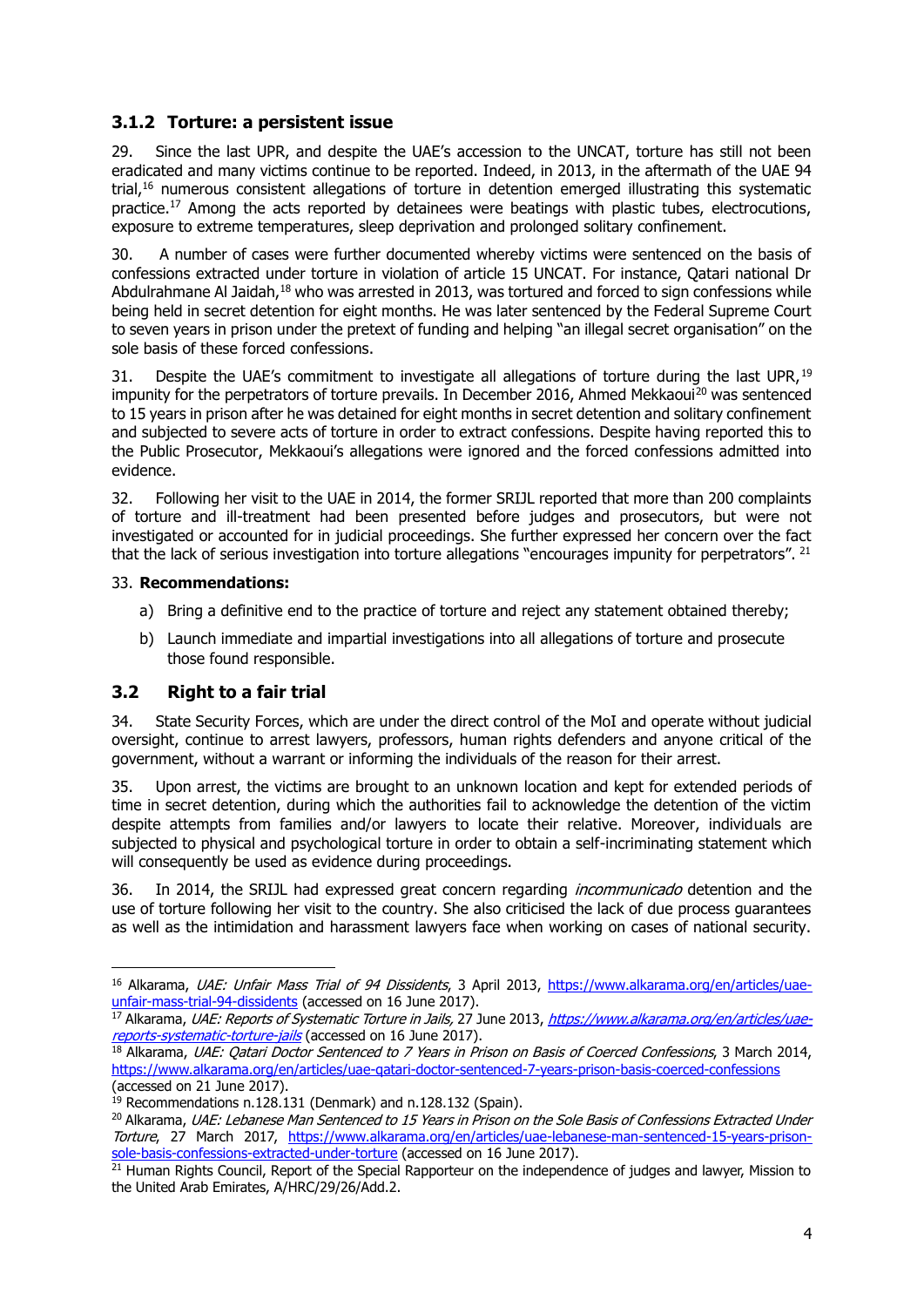The UN expert noted that the country's judiciary remains under the *de facto* control of the executive branch, making its independence impossible in practice.<sup>22</sup>

#### 37. **Recommendations:**

- a) Put an end the practice of secret detention and respect due process and fair trial guarantees;
- b) Reform the judiciary and guarantee its independence form the executive.

### **3.3 Equality and non-discrimination: the right to nationality**

38. The issue of statelessness persists unabated in the UAE. According to research provided to Alkarama by the Boston University School of Law, an unknown number of Bidoon registered in a regularisation campaign in 2008-2009, which promised to create a path to naturalisation. Instead, the process merely resulted in the issuance of stateless registration cards.<sup>23</sup> The Bidoon registered as stateless through the regularisation process subsequently received Comoros passports with the assistance of the UAE government.<sup>24</sup> Stateless Comoros passport holders suffer discrimination at the labour market and harassment by the authorities, including submission to work visa sponsorship requirements and accompanying fees.

39. In effect, when Comorian "economic citizenship" is held by persons without nationality, they remain stateless, and become deportable in their State of habitual residence. The children born in the UAE to parents who hold Comoros passports of convenience are only entitled to Comoros passports of convenience, which do not convey nationality.<sup>25</sup> These children and their parents may use Comoros passports to travel to certain countries,<sup>26</sup> but in the only place they call home, the UAE, Comoros passport holders depend on sponsors to access education, healthcare and work.

40. Since the last UPR, revocation of nationality has also been used as a form of reprisal and an ultimate tool to silence political opponents.<sup>27</sup>

#### 41. **Recommendations:**

- a) Put an end to deprivations of nationality motivated by political reasons;
- b) Enact legislation and publicise a process for the naturalization of those who registered during the 2008 campaign.

### **3.4 Freedom of expression, peaceful assembly and association**

42. Despite its commitments, the UAE has not implemented the recommendations of the last UPR;<sup>28</sup> freedoms of opinion and expression have been further restricted and are regularly violated. Numerous peaceful activists have been prosecuted for "criticising" the government on social media and the authorities continue to detain prisoners of conscience convicted after unfair trials.

43. On 4 March 2013, the largest political trial in the history of the UAE began, in which 94 people, among them lawyers, activists and human rights defenders were accused of "wanting to overthrow the regime" and consequently sentenced to seven to ten years imprisonment, solely for making use of their

<sup>22</sup> Ibidem.

<sup>23</sup> In Arabic "بطاقة مسجل لايحمل آوراق ثبوتية".

<sup>&</sup>lt;sup>24</sup> Ola Salem, Stateless given hope of obtaining citizenship, 27 July 2012, [http://www.thenational.ae/news/uae](http://www.thenational.ae/news/uae-news/stateless-given-hope-of-obtaining-citizenship)[news/stateless-given-hope-of-obtaining-citizenship](http://www.thenational.ae/news/uae-news/stateless-given-hope-of-obtaining-citizenship) (accessed on 21 June 2016).

<sup>&</sup>lt;sup>25</sup> UNHCR, Handbook on Protection of Stateless Persons Under the 1954 Convention Relating to the Status of Stateless Persons, para. 95.

<sup>&</sup>lt;sup>26</sup> Neighboring Gulf countries have refused to extend visas to eligible candidates holding Comoros passports and residing in the UAE. The United States Department of Homeland Security does not consider Comoros passports acquired through the "economic citizenship program" to amount to legitimate travel documents as they are defined in U.S. law.

<sup>&</sup>lt;sup>27</sup> International Center for Justice and Human Rights, UAE: The United Arab Emirates denies the unlawfulness of the al-Siddia siblings' citizenship revocation, 10 October 2016, http://www.ic4ihr.org/en/activites/statements/545[uae-the-united-arab-emirates-denies-the-unlawfulness-of-the-al-siddiq-siblings%E2%80%99-citizenship](http://www.ic4jhr.org/en/activites/statements/545-uae-the-united-arab-emirates-denies-the-unlawfulness-of-the-al-siddiq-siblings%E2%80%99-citizenship-revocation-2.html)[revocation-2.html](http://www.ic4jhr.org/en/activites/statements/545-uae-the-united-arab-emirates-denies-the-unlawfulness-of-the-al-siddiq-siblings%E2%80%99-citizenship-revocation-2.html) (accessed on 21 June 2017).

<sup>28</sup> Recommendations n.128.103. (Belgium), n.128.105. (Ireland), n. 128.109. (Turkmenistan), n. 128.111. (Italy) and 128.118. (Kuwait).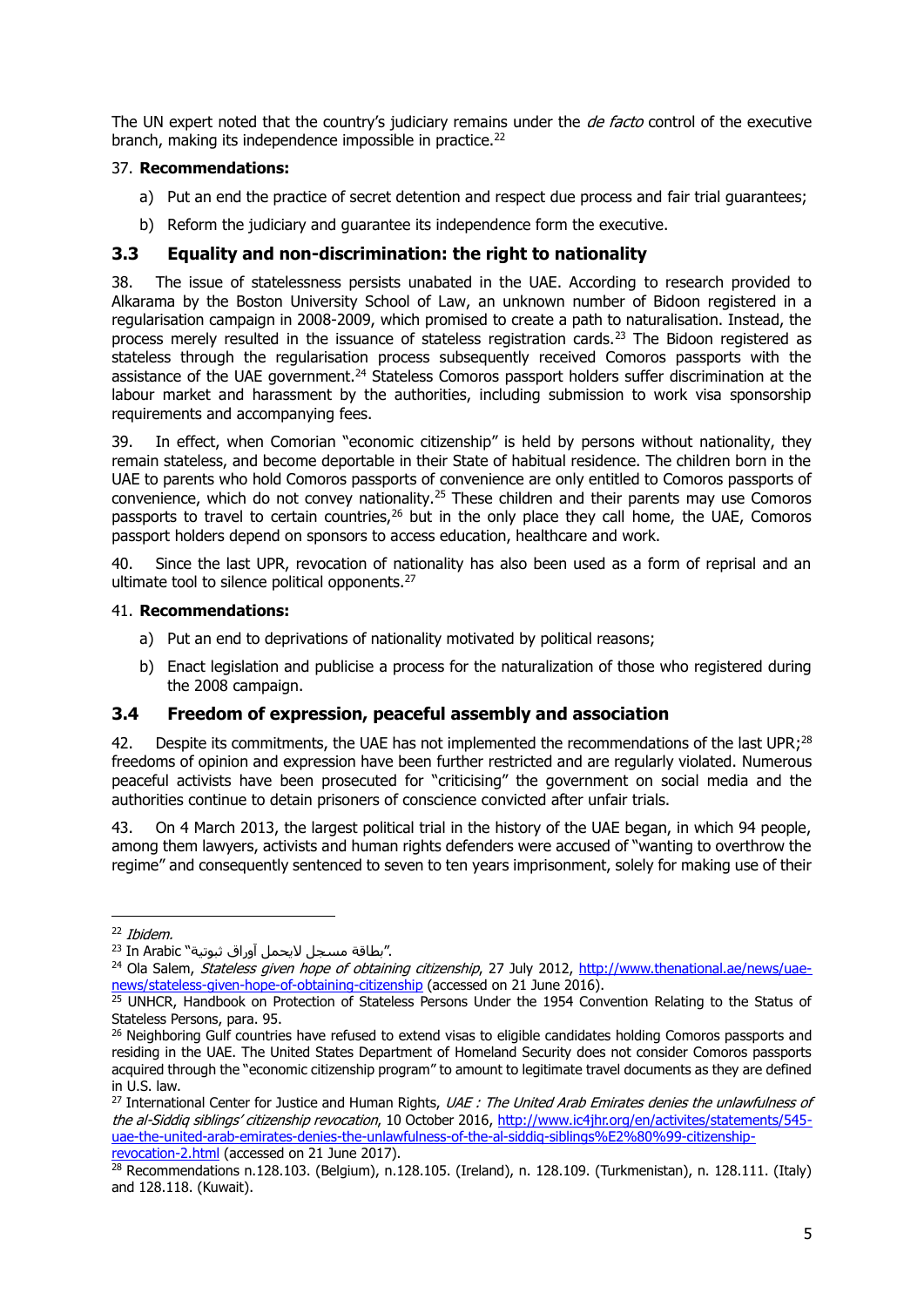fundamental right to freedom of expression. The trial failed to meet international fair trial standards and was widely condemned by human rights organisations<sup>29</sup> and UN human rights bodies.<sup>30</sup>

44. Furthermore, the new provisions of the Penal Code severely curb freedom of expression and punish with 15 to 25 years of prison anyone who "insults the president of the UAE", and with 10 to 25 years anyone who "insults, mocks, harms the reputation, prestige or statute of the state, its flag, its emblem, its symbols or any of its institutions".<sup>31</sup>

45. Lastly, Cybercrime Law No. 5 of 2012, which criminalises defamation and provides for harsh prison sentences up to "life imprisonment for anyone, who publishes information aiming or calling to overthrow or change the ruling system of the State",<sup>32</sup> is increasingly used to crackdown on peaceful dissent. The Law further criminalises "insulting the ruler",<sup>33</sup> "damaging national unity",<sup>34</sup> "damaging" state reputation",<sup>35</sup> "organising without permission"<sup>36</sup> and "the participation in unlawful groups".<sup>37</sup> Most recently, journalist Taysir Salman<sup>38</sup> and activist Nasr Bin Ghaith<sup>39</sup> were prosecuted under this law and sentenced to three and ten years imprisonment respectively.

#### 46. **Recommendation:**

a) Amend the provisions of the Penal Code and the Cybercrime Law limiting the right to freedom of expression, in accordance with international standards.

# **3.5 Human rights and the fight against terrorism**

47. The Anti-terrorism Law No. 7/2014 on the "fight against terrorist crimes" provides an extremely broad and vague definition of terrorism. Article 1 of the law defines a terrorist act as any act that would cause "unrest or panic among a group of people" or that would otherwise "upset the State", without specifying for example the violent nature of such acts, and hence paving the way for the criminalisation of peaceful dissent.

48. Under the Anti-terrorism Law, the custody period can be extended by renewable three-month periods without the detainee having to be brought before a judge, $40$  therefore establishing an exceptional legal regime in violation of international standards.

49. Moreover, the law prescribes for the restraint of individuals in Munasaha Centres.<sup>41</sup> The transfer of individuals is initiated by virtue of a judgment issued by the Court and upon a request of the prosecution,<sup>42</sup> yet basing the detention on an administrative decision by the authorities as opposed to a judicial decision and thus denying individuals the right to challenge the legality of detention. This was the case for blogger Osama Al Najjar,<sup>43</sup> who was sent to a counselling centre after having served his

- <sup>35</sup> Article 29 & 32.
- <sup>36</sup> Article 32.

<sup>&</sup>lt;sup>29</sup> Alkarama, UAE: Human rights observers blocked from entering country worsens fair trial concerns in the 'UAE94' case, 3 March 2013. [https://www.alkarama.org/en/articles/uae-human-rights-observers-blocked-entering-country](https://www.alkarama.org/en/articles/uae-human-rights-observers-blocked-entering-country-worsens-fair-trial-concerns-uae94-case)[worsens-fair-trial-concerns-uae94-case](https://www.alkarama.org/en/articles/uae-human-rights-observers-blocked-entering-country-worsens-fair-trial-concerns-uae94-case) (accessed on 21 June 2017).

<sup>&</sup>lt;sup>30</sup> Working Group on Arbitrary Detention, Opinion No.60/2013, 6 February 2013.

<sup>&</sup>lt;sup>31</sup> Article 176 (bis).

<sup>32</sup> Article 30.

<sup>33</sup> Article 20 & 29.

<sup>34</sup> Article 24 &28.

<sup>37</sup> Article 26.

<sup>&</sup>lt;sup>38</sup> Alkarama, UAE: Jordanian Journalist Sentenced to Three Years in Prison for a Facebook Post, 30 March 2017, [https://www.alkarama.org/en/articles/united-arab-emirates-jordanian-journalist-sentenced-three-years-prison](https://www.alkarama.org/en/articles/united-arab-emirates-jordanian-journalist-sentenced-three-years-prison-facebook-post)[facebook-post](https://www.alkarama.org/en/articles/united-arab-emirates-jordanian-journalist-sentenced-three-years-prison-facebook-post) (accessed on 21 June 2017).

<sup>39</sup> Alkarama, UAE: Prominent Activist Naser Bin Ghaith Sentenced to Ten Years in Prison for a Series of Tweets, 13 April 2017, <https://www.alkarama.org/en/articles/prosecuted-having-exercised-his-right-freedom-expression> (accessed on 21 June 2017).

 $40$  Article 41.

 $41$  According to Article 1 of the Law, Munasaha centres are "administrative units aiming at the enlightenment and reform of persons are deemed to pose a terrorist threat or convicted of terrorist offences". <sup>42</sup> Article 40.

<sup>43</sup> Alkarama, UAE: Arbitrary Detention of Blogger Osama Al Najjar in Counselling Centre Despite Termination of Full Prison Sentence, 31 March 2017[, https://www.alkarama.org/en/articles/uae-arbitrary-detention-blogger-osama-al](https://www.alkarama.org/en/articles/uae-arbitrary-detention-blogger-osama-al-najjar-counselling-centre-despite-termination)[najjar-counselling-centre-despite-termination](https://www.alkarama.org/en/articles/uae-arbitrary-detention-blogger-osama-al-najjar-counselling-centre-despite-termination) (accessed on 21 June 2017).